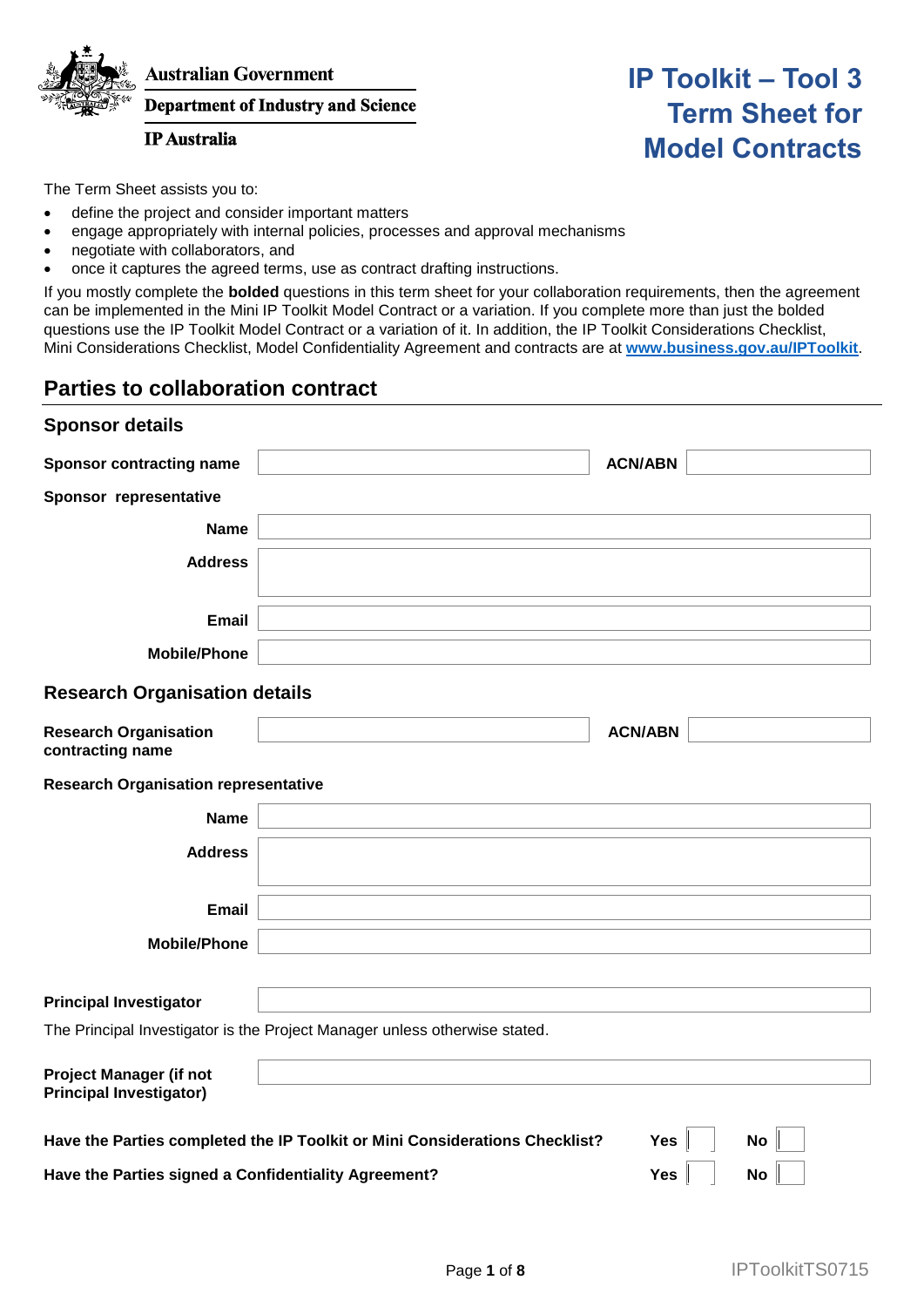### **Project purpose and scope**

| <b>Project title</b>             |  |
|----------------------------------|--|
| Project objectives (optional)    |  |
| Project background<br>(optional) |  |

### **Anticipated major outputs/results (e.g. improved service through creation of new software for use at point of sale)**

**Project commencement date** (specified or on last party signing)

**Project term/end date** (specified or when all obligations performed)

## **Project inputs**

Location of Project activity

Location of governing jurisdiction of the Contract (if different to above)

## **Project budget**

**Note:** The total Project budget operates as the agreed financing for the Project and payments from budget are made under Project activity. Payments are made by either collaborating party for milestones that are agreed at the start of the Project, such as achieving agreed deliverables, and where appropriate should include contingencies (e.g. agreed substituted research outcomes).

**Total Project budget** \$

**(including salaries, travel, operating costs and capital)**

**Sponsor contribution**  $\sqrt{$}$ 

**Research Organisation contribution**  $\sqrt{\$}$ 

In-kind (non-monetary) contribution(s) of the Sponsor (e.g. resources, facilities and equipment)

| Description                   | Value \$ | Provision date |
|-------------------------------|----------|----------------|
|                               |          |                |
|                               |          |                |
|                               |          |                |
| In-kind contribution total \$ |          |                |

In-kind contribution total  $\frac{1}{9}$ 

In-kind (non-monetary) contribution(s) of the Research Organisation (e.g. resources, facilities and equipment)

| Description                   | Value \$ | Provision date |
|-------------------------------|----------|----------------|
|                               |          |                |
|                               |          |                |
|                               |          |                |
| In-kind contribution total \$ |          |                |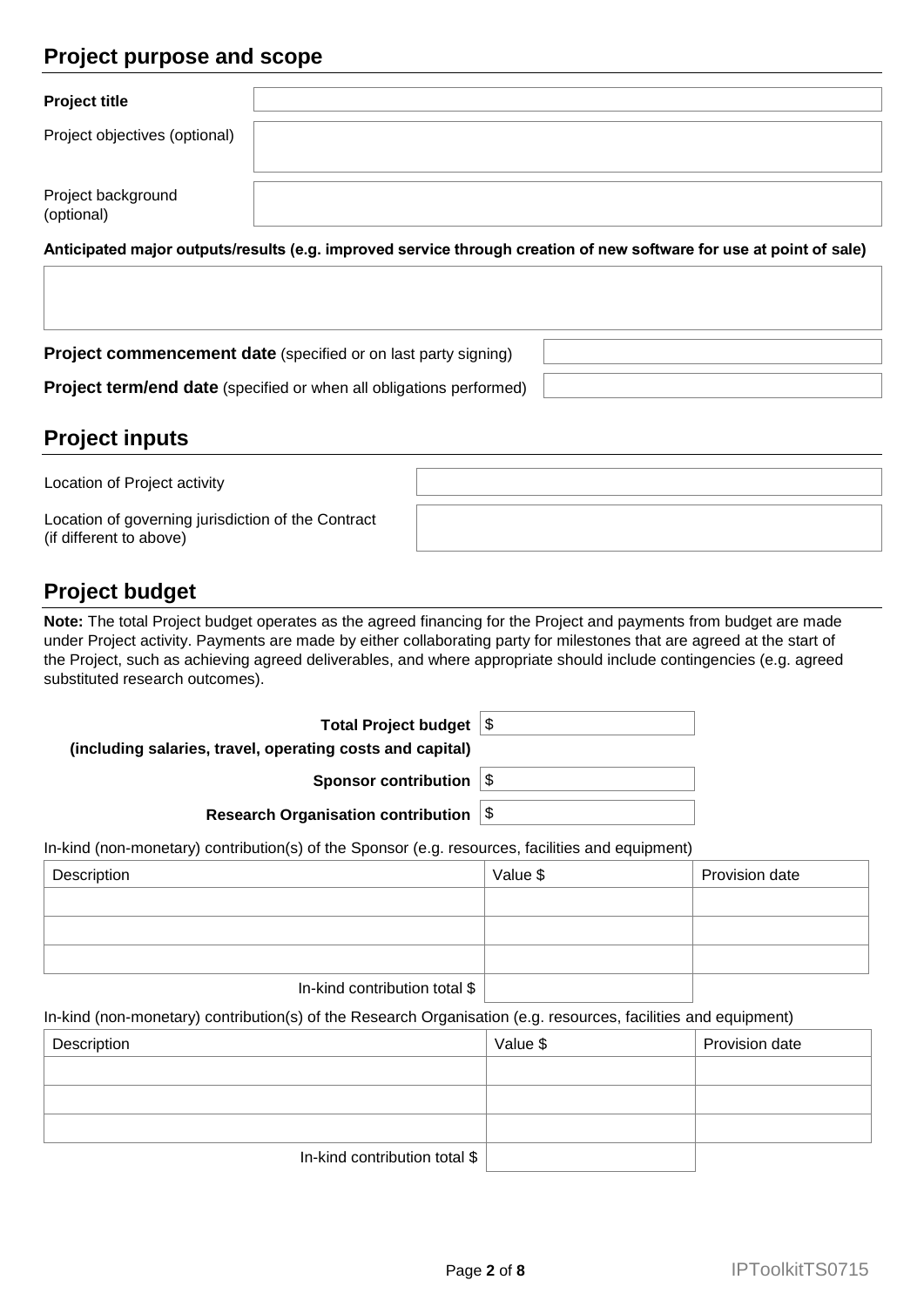## **Project staffing**

| Key Sponsor personnel involved with the collaborative project |          |  |  |  |  |
|---------------------------------------------------------------|----------|--|--|--|--|
|                                                               | <u>.</u> |  |  |  |  |
| . ت                                                           | -4.      |  |  |  |  |
| э.                                                            | - 6.     |  |  |  |  |

Arrangements for agreeing substitutes (if applicable)

## **Key Research Organisation personnel involved with the collaborative project** 1.  $\vert$  2.  $3.$  4.  $5.$  6.

Arrangements for agreeing substitutes (if applicable)

| <b>Total staff numbers provided by Sponsor</b>                     | <b>Full-time</b><br><b>Part-time</b> |
|--------------------------------------------------------------------|--------------------------------------|
| Total staff numbers provided by Research Organisation              | <b>Full-time</b><br><b>Part-time</b> |
| Is recruitment of staff required?                                  | <b>No</b><br><b>Yes</b>              |
| If Yes, is approval from other party required?                     | <b>No</b><br><b>Yes</b>              |
| Are there any students or volunteers participating in the project? | No<br>Yes                            |
| If Yes, provide name(s)                                            |                                      |
|                                                                    |                                      |

## **Project and loaned equipment**

Project equipment newly purchased as part of this project will be owned by:

#### **A - Sponsor or Research Organisation (specify)**

B - Sponsor and Research Organisation (provide details)

Sponsor list of loaned equipment and specify conditions for each loan (where applicable)

| <u>.</u> |  |  |                          |          |               |                                           |   |  |
|----------|--|--|--------------------------|----------|---------------|-------------------------------------------|---|--|
| v.       |  |  |                          |          |               |                                           |   |  |
| $\sim$   |  |  | $\overline{\phantom{a}}$ | $\cdots$ | $\sim$ $\sim$ | $\sim$ $\sim$ $\sim$ $\sim$ $\sim$ $\sim$ | . |  |

#### Research Organisation list of loaned equipment and specify conditions for each (where applicable)

1. 2.

3.

If applicable, indicate where loaned equipment is owned by a third party and who maintains and insures it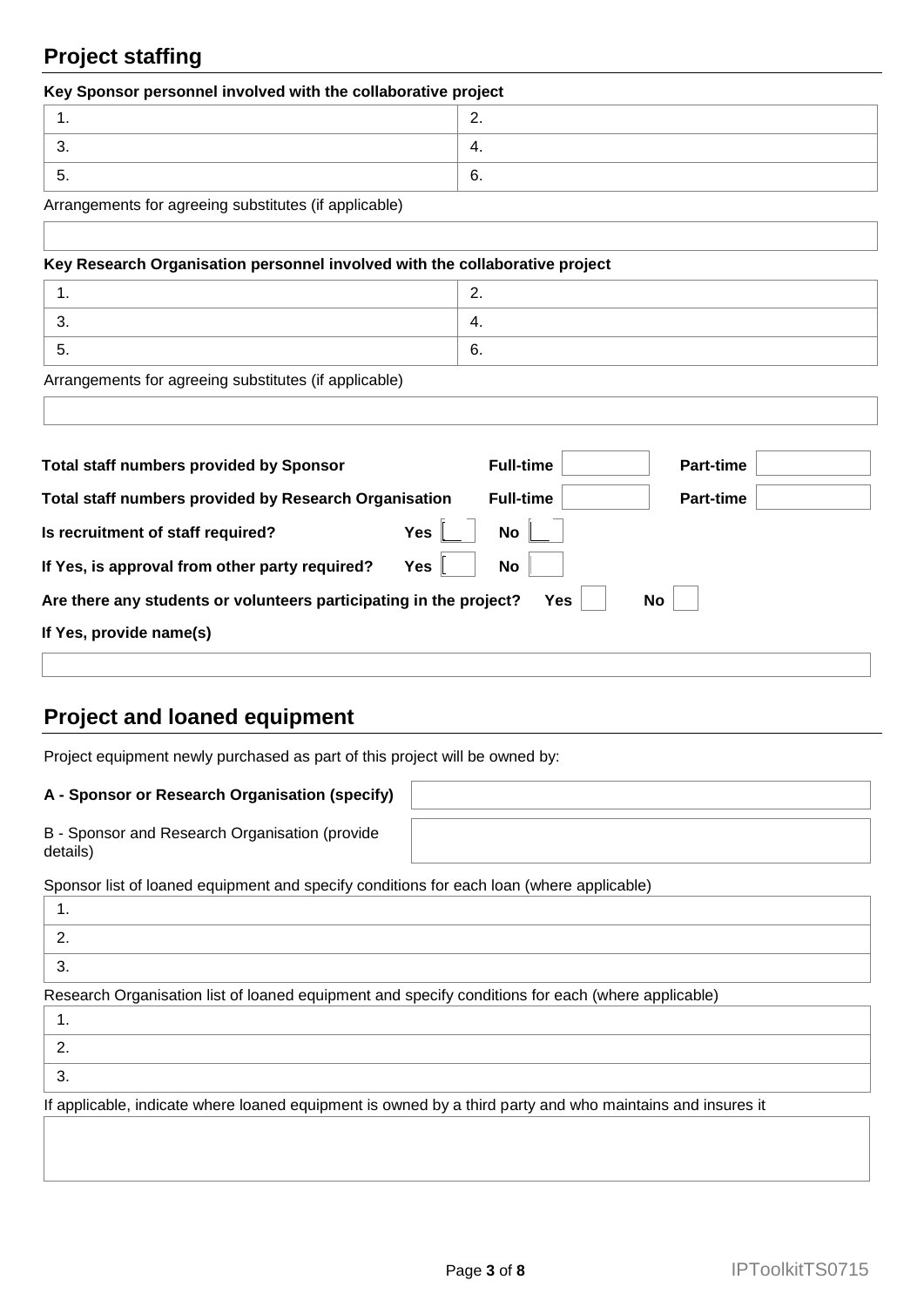## **Intellectual Property, Confidentiality and Liability**

**IP register required?** Yes No

**For Sponsor – any Background IP** (including third party IP)**, confidential information or other related material to be provide by the Sponsor and by when** 

| <b>Background IP list</b>                      |     |    |               |
|------------------------------------------------|-----|----|---------------|
| Third party IP list                            |     |    |               |
| <b>Confidential information list (specify)</b> |     |    |               |
| Other material for use on Project              |     |    |               |
| <b>Confidentiality of all Background IP</b>    | Yes | No | For period of |
| Confidentiality of other related materials     | Yes | No | For period of |

Mechanism(s) required of the Research Organisation for protecting Background IP, confidential information and/or other material (e.g. storage of confidential data in safe overnight)

Any grant relating to Background IP, third party IP, confidential information or other material other than for use in the collaboration

Any condition of use of Background IP, third party IP, confidential information or other material to other party for internal purposes

Any condition of use of Background IP and third party IP, confidential information or other material to other party for other purposes

**For Research Organisation – any Background IP** (including third party IP)**, confidential information or other related material to be provided by the Research Organisation and by when** 

| <b>Background IP list</b>                                                                                         |     |    |               |  |
|-------------------------------------------------------------------------------------------------------------------|-----|----|---------------|--|
| Third party IP list                                                                                               |     |    |               |  |
| <b>Confidential information list (specify)</b>                                                                    |     |    |               |  |
| Other material for use on Project                                                                                 |     |    |               |  |
| <b>Confidentiality of all Background IP</b>                                                                       | Yes | No | For period of |  |
| Confidentiality of other related materials                                                                        | Yes | No | For period of |  |
| Mechanism(s) required of the Sponsor for protecting Background IP, confidential information and/or other material |     |    |               |  |
|                                                                                                                   |     |    |               |  |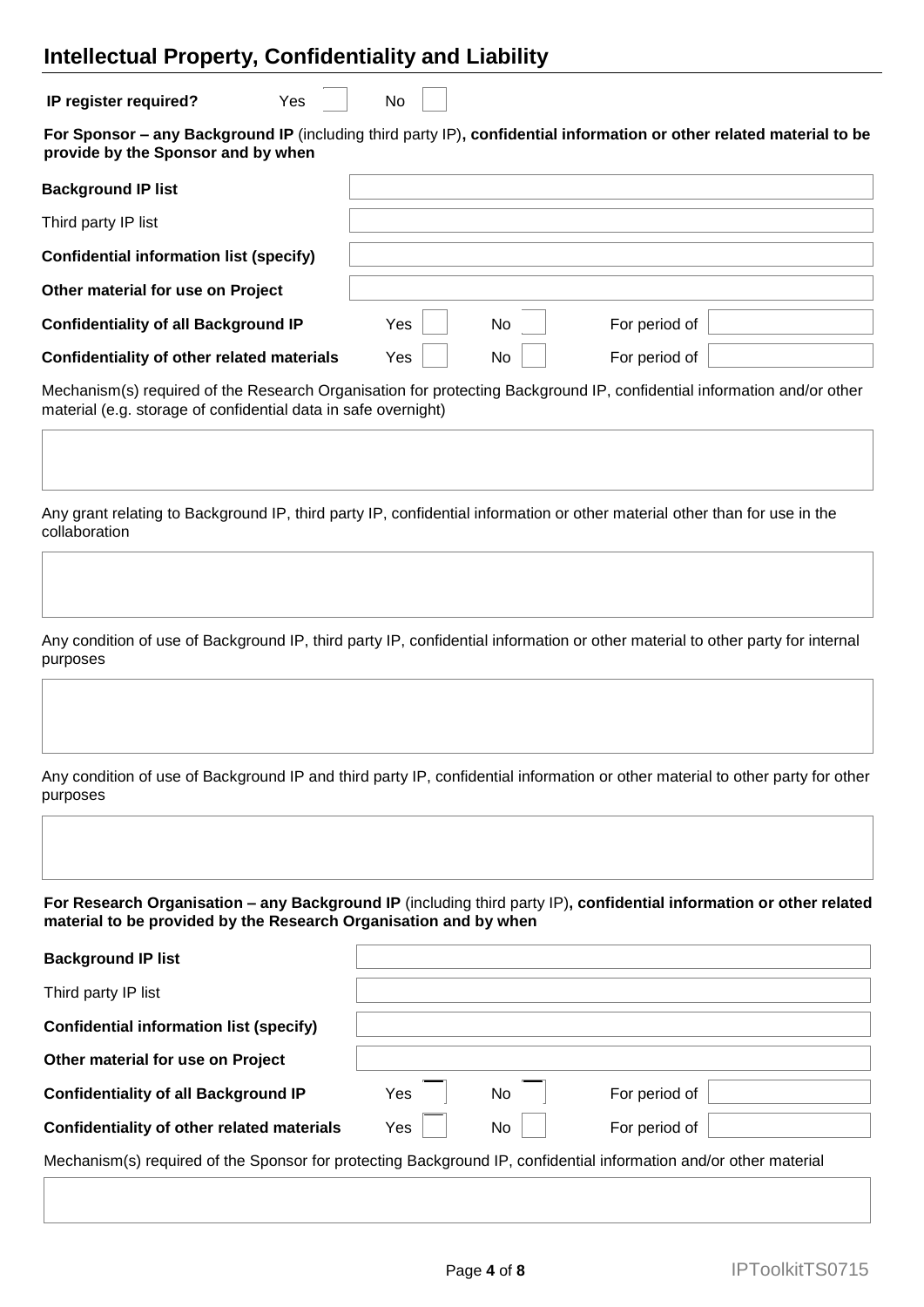| Any grant relating to Background IP, third party IP, confidential information or other material other than for use in the |  |  |  |
|---------------------------------------------------------------------------------------------------------------------------|--|--|--|
| collaboration                                                                                                             |  |  |  |

| Any condition of use of Background IP, third party IP, confidential information or other material to other party for internal |  |
|-------------------------------------------------------------------------------------------------------------------------------|--|
| purposes                                                                                                                      |  |

Any condition of use of Background IP and third party IP, confidential information or other material to other party for other purposes

### **Liability – Indemnities, warranties and insurance to apply (select ALL that apply)**

**Project specific issues** 

B - Each party to indemnify the other

C - Research Organisation to indemnify Sponsor and Sponsor's personnel

D - Any other warranties or indemnities to apply

Any limitation of liability (cap)

Any insurance arrangements including commonality of insurers:

Sponsor

Research Organisation

## **Project activity**

**Note:** Collaborators must create deliverables that are detailed enough to be incorporated in a Schedule of works in the Model Contract.

Major Project deliverable(s) by Sponsor (if applicable) (e.g. provision of product fulfilling all specifications)

Major Project deliverable(s) by Research Organisation (e.g. alpha software developed as specified)

**Payment schedule for Milestones – include achievement criteria, amount and due dates** 

(Examples may include: contract agreed; prototype complete and functioning as specified; software tested and functioning as specified; Patent or Design application submitted; Final Report detailing completion of all deliverables as specified):

| <b>Milestone with Criteria</b> | Amount \$ | Due date |
|--------------------------------|-----------|----------|
|                                |           |          |
|                                |           |          |
|                                |           |          |
|                                |           |          |

Outline any contingencies for not meeting a specific Milestone (e.g. meeting between parties)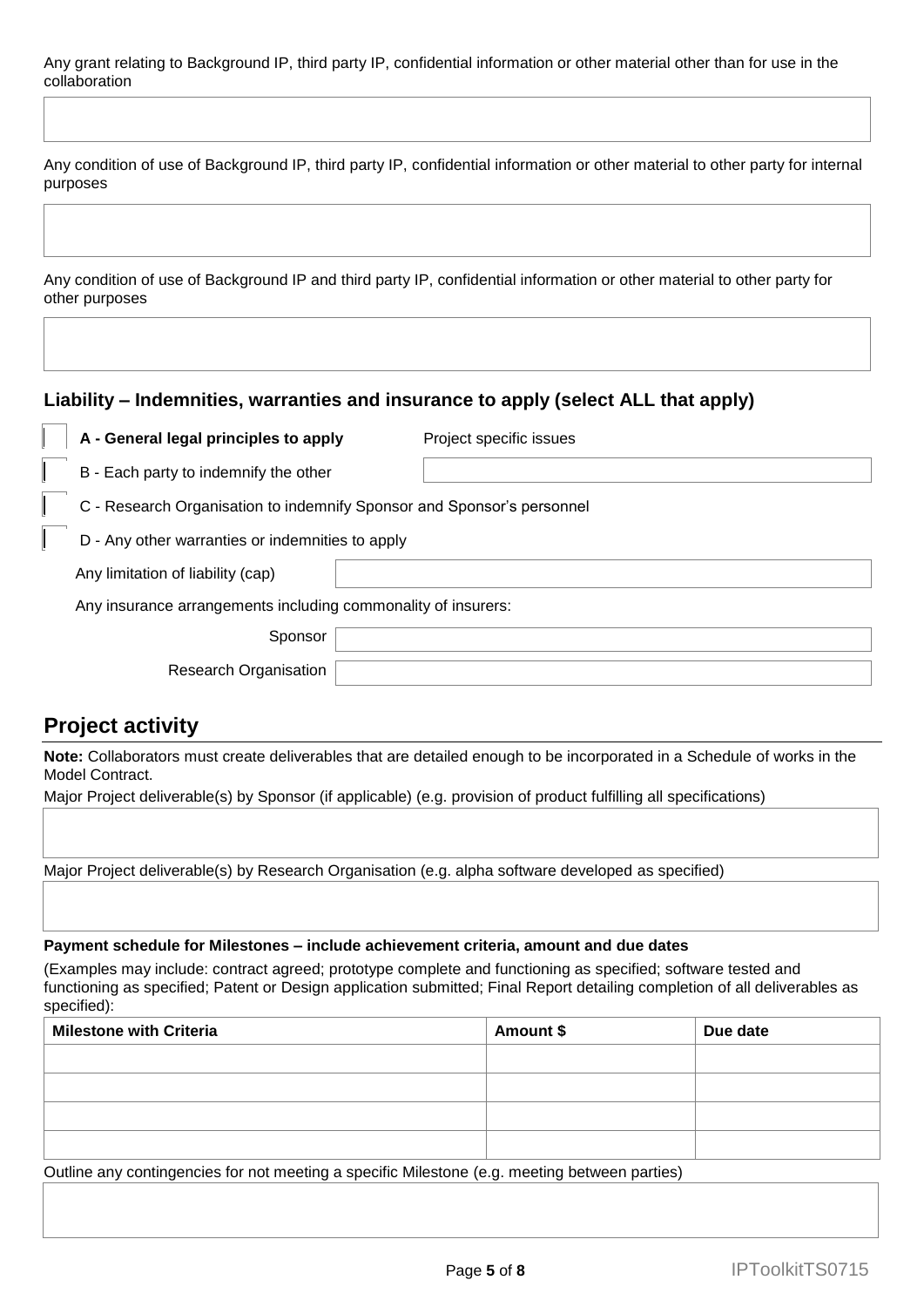Obligations for record keeping and data management (e.g. research material and data to be kept secure and confidential onsite)

### **Reporting**

**Reports provided in specified format from the Research Organisation will concern** (e.g. regular progress reports that include minimum requirements, progress made against deliverables, financial tracking against project budget, page length, and other factors that affect the Project)

#### **Report title or description**

Requirements (e.g. format and content)

Period (e.g. monthly)

Sent to (e.g. email address and/or physical address)

### **Dispute Resolution**

**Note:** A party must notify the other party of a dispute.

**If parties cannot agree on an issue of a notified dispute within an agreed number of business days (default 20 days unless otherwise specified) then parties (select one):** 

**A - must refer dispute for expert determination (parties must agree to be bound by the outcome)**

B - must appoint a mediator and participate in mediation

C - must refer dispute for arbitration (parties must agree to be bound by the outcome)

D - may refer the dispute for alternate dispute resolution

### **Project outputs**

**If applicable, nominate which party owns Deliverable(s)** 

| <b>Plans/Reports/Photos</b>             |  |
|-----------------------------------------|--|
| Inventions/Prototypes/Products/Services |  |
| <b>Software/Tests</b>                   |  |
| <b>Designs/Patents</b>                  |  |

**Note:** In both contracts, unless agreed otherwise, the owning party of the Project IP owns it on creation. They may choose whether to pursue registration or other protection in their name at their own expense but must also first consult with the other party.

#### **The Sponsor seeks to**

(e.g. commercialise Project innovation while allowing researcher articles to be published)

#### **The Research Organisation seeks to**

(e.g. allow research articles to be published while Project innovation is commercialised)

#### **The ownership, use or exploitation of the created Project IP:**

**By the Sponsor as specified in the Project deliverables above (to be in a Schedule in the Model Contract) is**

#### **By the Research Organisation specified in the Project deliverables above (to be in a Schedule in the Model Contract) is**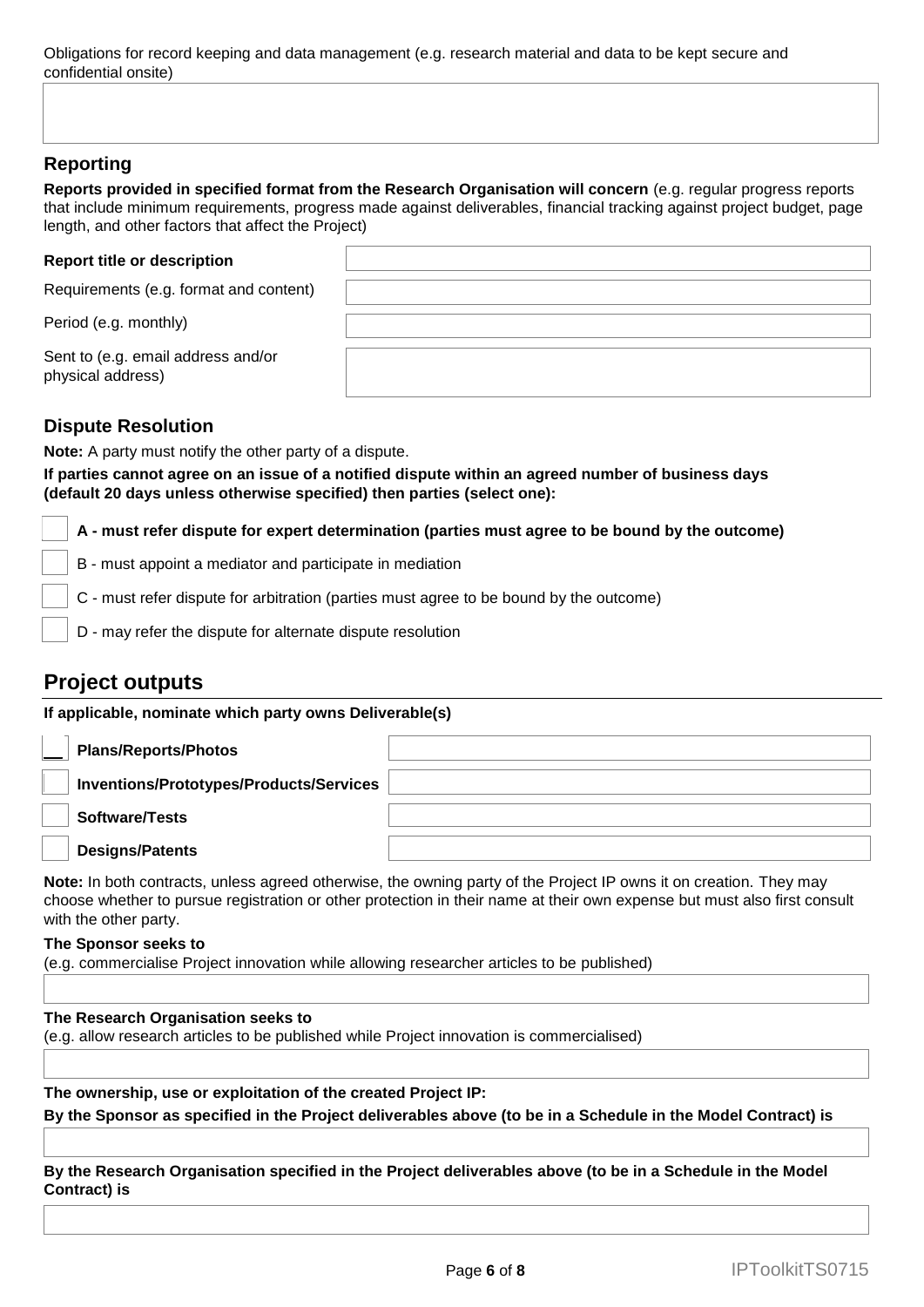### **All non-specified Project IP (and other research results) is to be owned on creation by (select one)**

| A -the Sponsor                                                                                                                                                                                     |
|----------------------------------------------------------------------------------------------------------------------------------------------------------------------------------------------------|
| <b>B</b> -the Research Organisation, or                                                                                                                                                            |
| C -both parties jointly as 'tenants in common' in the following proportions (e.g. 50% each) - if chosen see clause 9<br>of Project Details in the IP Toolkit Model Contract                        |
| D - other (describe)                                                                                                                                                                               |
|                                                                                                                                                                                                    |
| <b>Registration and payment for Project IP (select one)</b>                                                                                                                                        |
| A - The owning party decides whether to apply for registered IP at their own expense after consulting<br>other party(s)                                                                            |
| B - Other mechanism to decide whether to apply for registered IP and all IP payments from collaboration output<br>which is:                                                                        |
|                                                                                                                                                                                                    |
| Project IP commercialisation rights, conditions and period (select one)                                                                                                                            |
| A - Only the owning party can commercialise Project IP                                                                                                                                             |
| B - The owning party has the first right to commercialise Project IP for an agreed number of years from<br>end of the term, then the other party may request a licence on reasonable terms         |
| Number of years from end of the term                                                                                                                                                               |
| C - Either party may commercialise the Project IP subject to a right of refusal of commercialisation for an agreed<br>number of days (after which the other party may instigate commercialisation) |
| Number of days                                                                                                                                                                                     |
| D - Only through an agreed commercialisation agreement/strategy (risks having no agreement) where a party can<br>only commercialise as agreed in writing                                           |
| E - (generally only for joint IP) Either party may commercialise the IP as agreed (e.g. 50% each of net income after<br>costs)                                                                     |
|                                                                                                                                                                                                    |
| Conditions of above are: (e.g. notify other party, prior written consent, as agreed, for fee or fee on reasonable<br>commercial terms)                                                             |
|                                                                                                                                                                                                    |
| Publication of the following material is permitted by the Research Organisation (select one)                                                                                                       |
| A - All Project research outcomes and deliverables except those relating to Patent or Design applications<br>planned or in progress                                                                |
| <b>B - Listed Project research outcomes or deliverables</b>                                                                                                                                        |
|                                                                                                                                                                                                    |
| C - All material comprising Project IP owned by the Research Organisation (on completion of Project)                                                                                               |
| D - Other (describe)                                                                                                                                                                               |
|                                                                                                                                                                                                    |